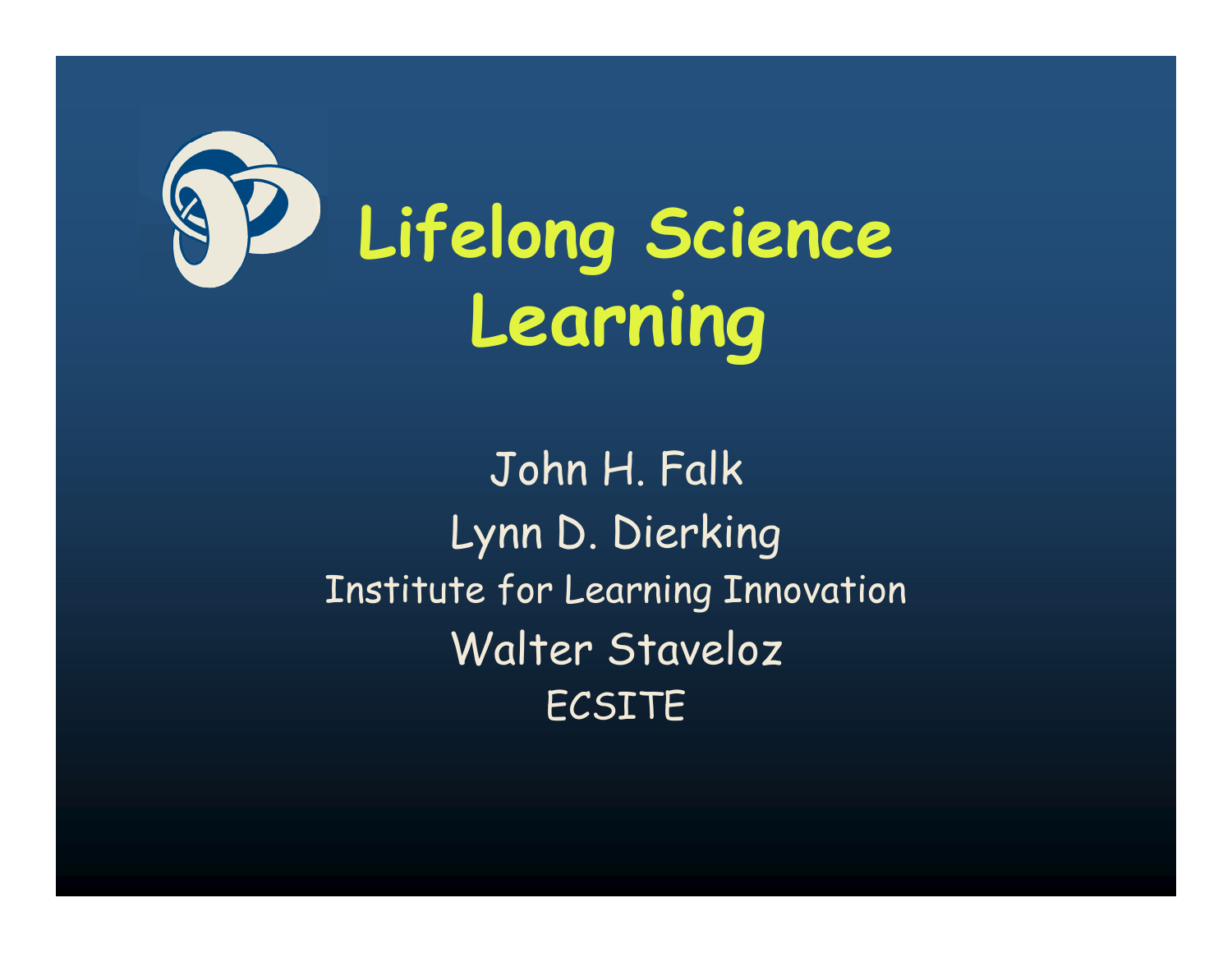

- •We live in a Learning Society
- •Less than 3% of our lives are spent participating in formal instruction.
- •• Children spend 85% of their waking hours<br>outside of school.
- •Most of what we learn, we learn through free-choice learning.
- •• Traditional boundaries between where, when and why we learn are disappearing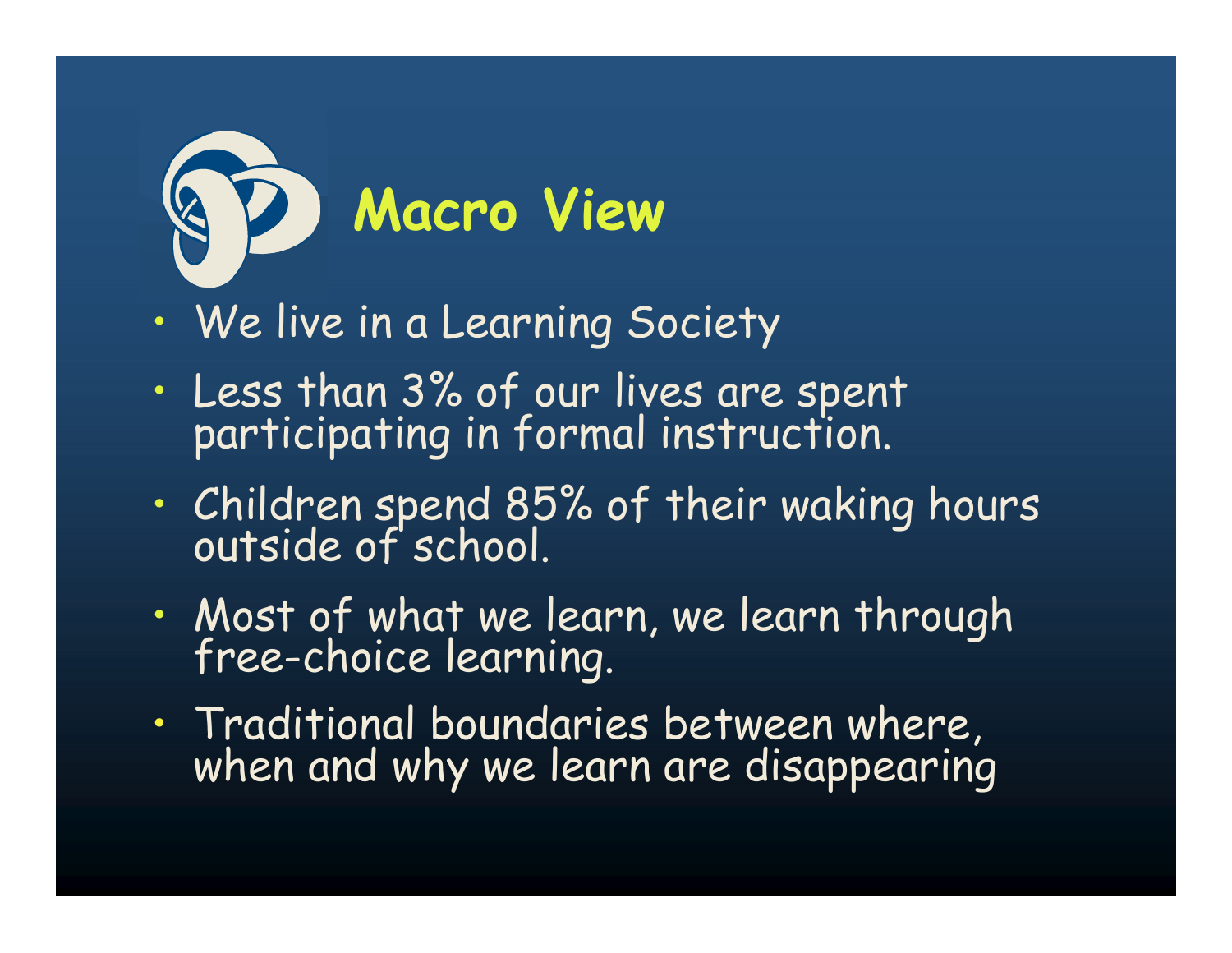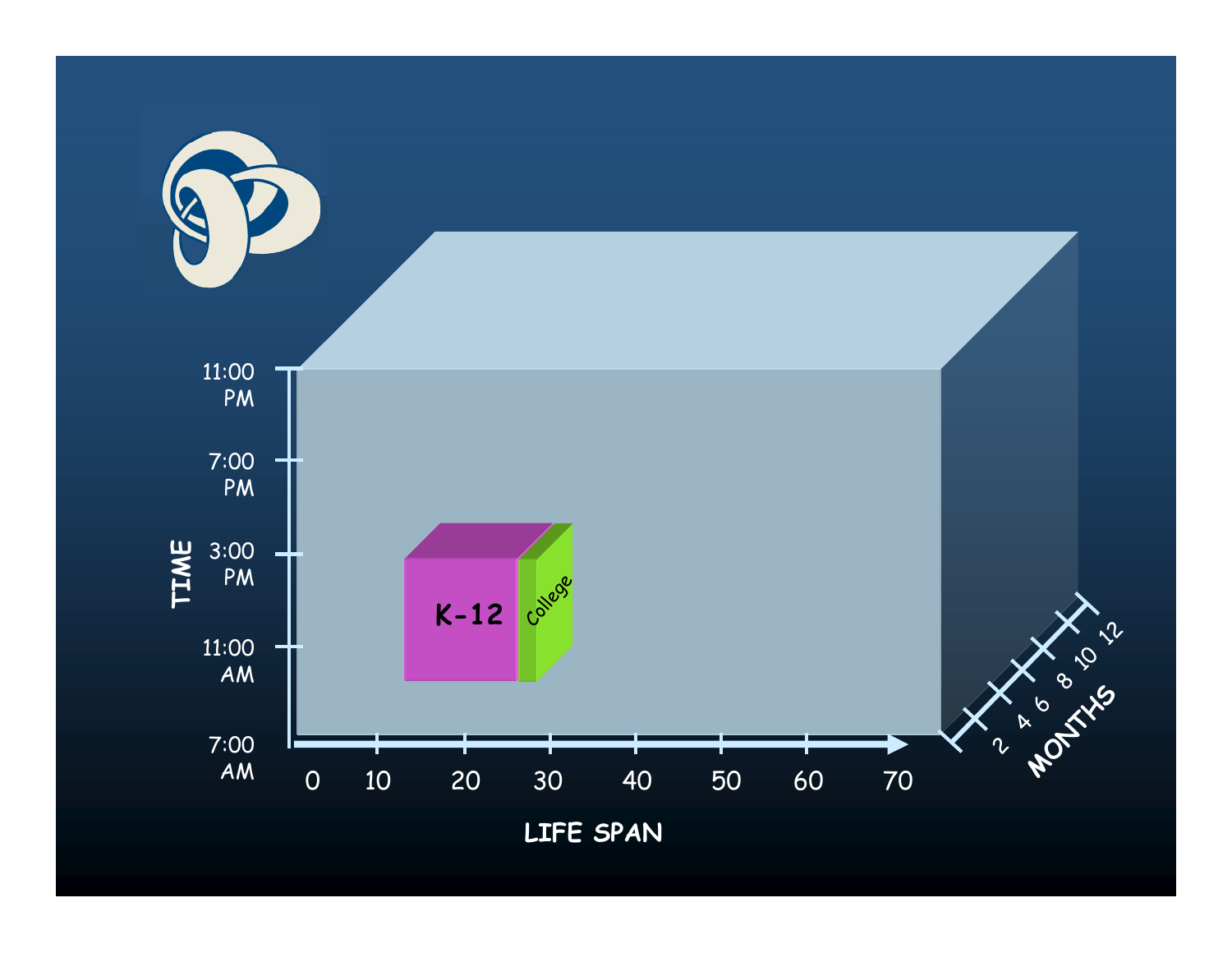

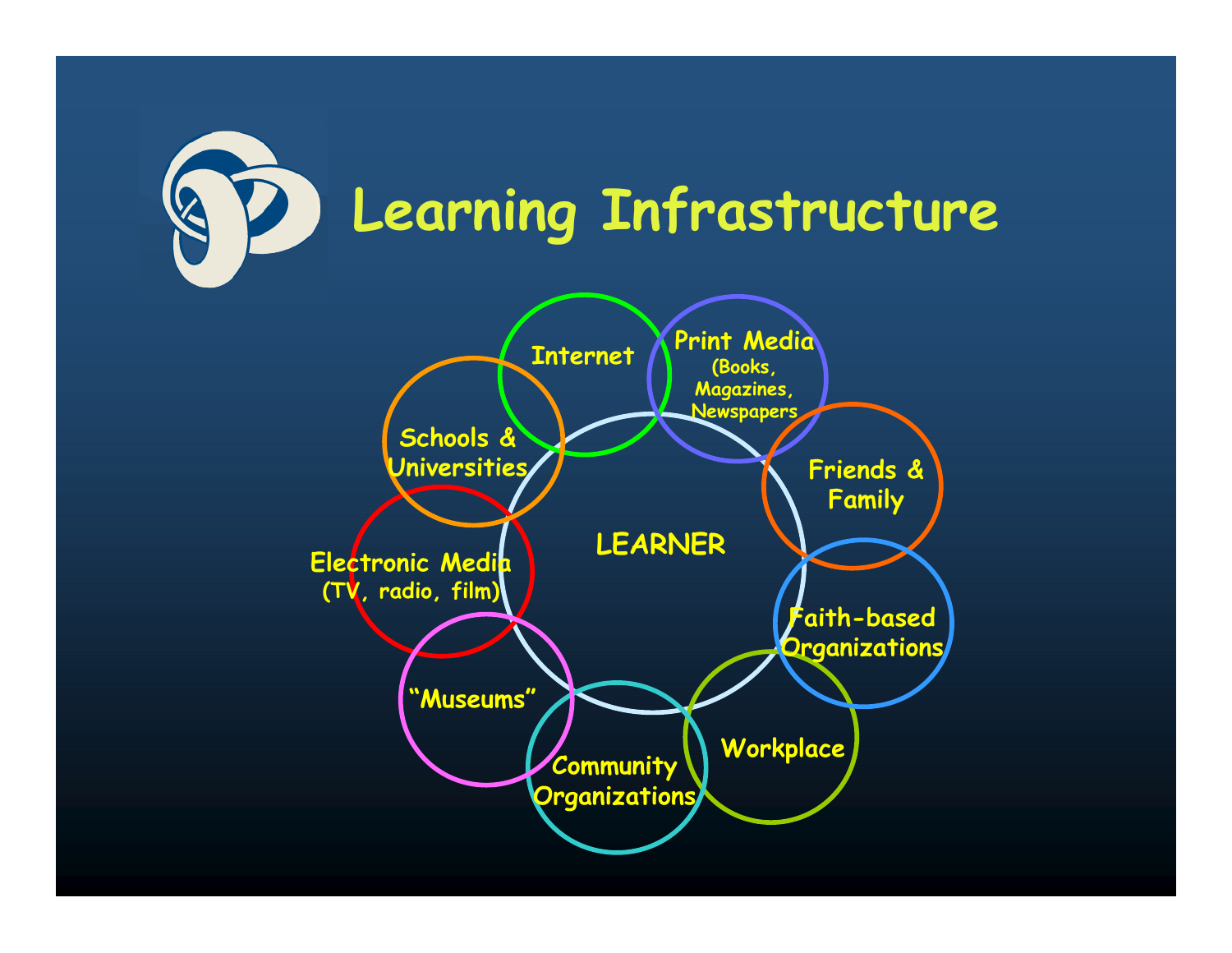

## **Sources of Information: General Science Knowledge**

- 1. 76% Books, magazines, not for school
- 2. 74% Life Experiences
- 3. 74% Television/Media
- 4. 68% School courses
- 5. 65% Science Museums, Zoos & Aquariums
- 6. 57% On the job
- 7. 55% Family and Friends
- 8. 31% Radio
- 9. 24% Internet (NOTE: 10% in 2000, 3% in 1997)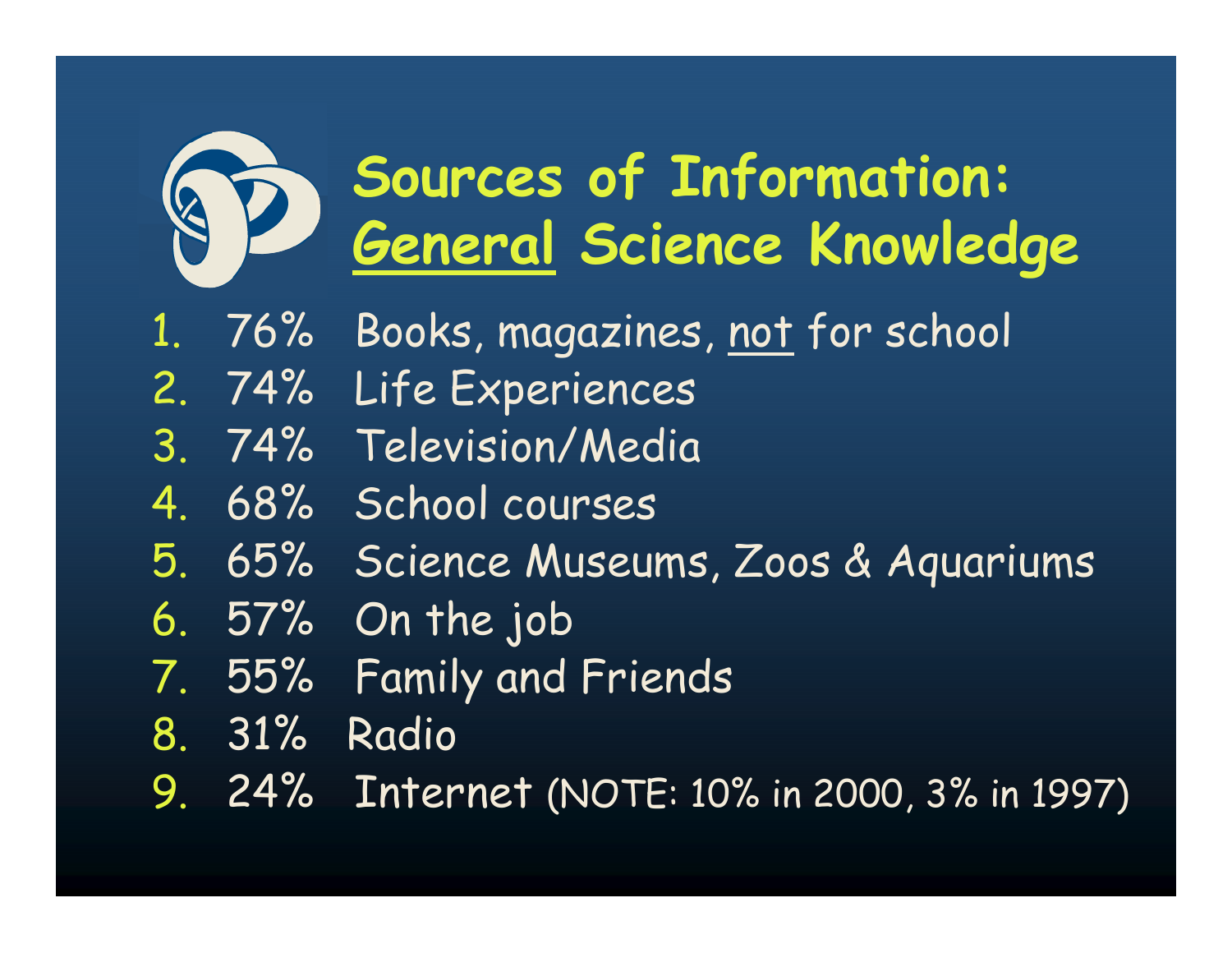

## 1. 43% Free-Choice Learning 2. 34% School 3. 23% Work-related